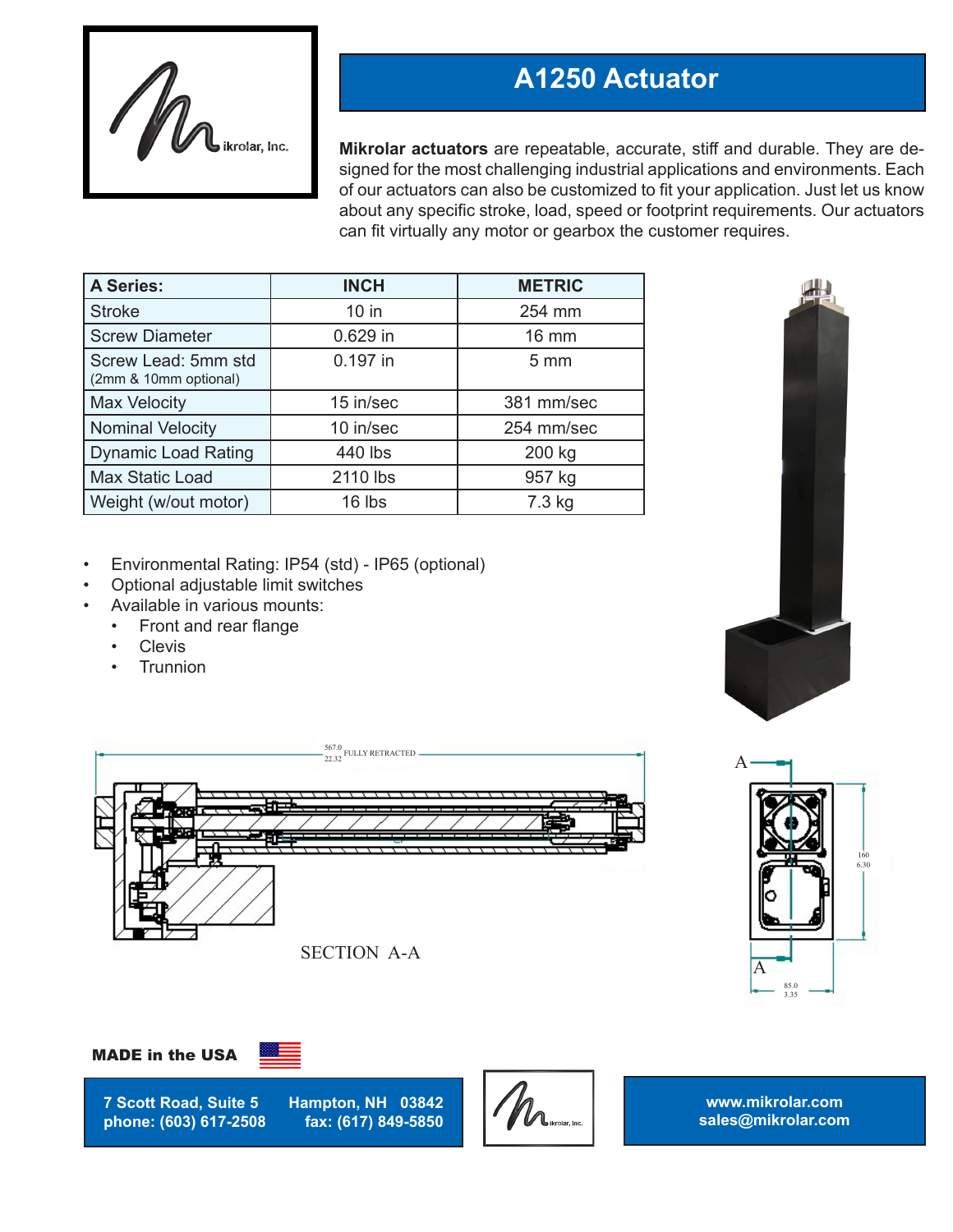

## **Mikrolar Actuators**



### **Mikrolar is now offering its proprietary actuators for sale.**

In the production of a quality Stewart Platform, actuator accuracy, axial and radial rigidity are essential.

Why use Mikrolar actuators?

- **• Stiffness**
- **• Accuracy**
- **• Repeatability**

#### **Axial Stiffness:**

Most actuators have decent axial stiffness, the ability to resist tension and compression along the length of the rod. (**See Fig. 1**) Most people equate this with rod diameter and diameter of the screw. But they also need to take into account any backlash from preload on the nut, the drive train and anti-rotation devices. Axial stiffness directly determines accuracy of length, and results in chatter if done poorly.

#### **P2100 Hexapod with Mikrolar actuators.**



**Mikrolar** also designs and produces high precision positioning systems for use in a wide variety of applications. Our robots are based on a hexapod system, offering high load capacity and range of movement while maintaining a high degree of precision and repeatability.

#### **Radial Stiffness:**

Most actuators **do not have** very good radial stiffness, the ability to resist forces from the side. While this might have only a very small affect on the overall length of the actuator (the delta difference is minor) it can cause huge stiffness issues. Radial stiffness directly determines machine stiffness.

Our systems are designed to be customized to fit a variety of applications. Please contact us to discuss how we can create a robotic system to satisfy your requirements.